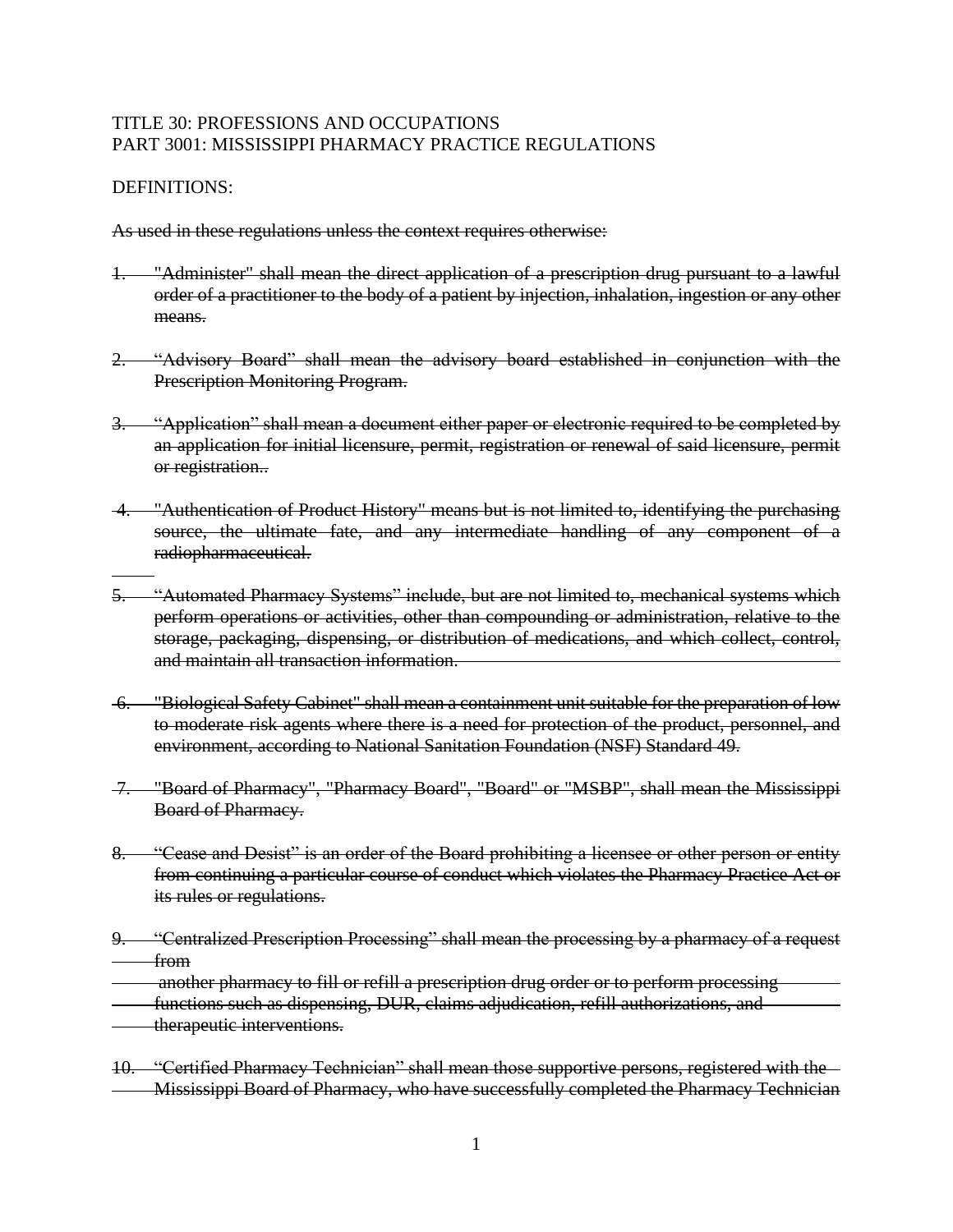Certification Board Examination or a Board approved pharmacy technician examination

- 11. "Class 100 Environment" shall mean an atmospheric environment which contains less than 100 particles 0.5 microns in diameter per cubic foot of air, according to Federal Standard 209B.
- 12. "Collaborative Pharmacy Practice" is that practice of pharmacy whereby one or more pharmacists have jointly agreed, on a voluntary basis, to work in conjunction with one or more practitioners under protocol whereby the pharmacist may perform certain patient care functions authorized by the practitioner or practitioners under certain specified conditions and or limitations.
- 13. "Collaborative Pharmacy Practice Agreement" is a written and signed agreement between one or more pharmacists and one or more practitioners that provides for Collaborative Pharmacy Practice for the purpose of Drug Therapy Management of patients.
- 14. "Component" is any ingredient intended for use in the compounding of a medication.
- 15. "Compounding" means (1) the production, preparation, propagation, conversion, or processing of a sterile or non-sterile drug or device either directly or indirectly, by extraction from substances of natural origin or independently by means of chemical or biological synthesis or from bulk chemicals or the preparation, mixing, measuring, assembling, packaging, or labeling of a drug or device as a result of a practitioner's prescription drug order or initiative based on the practitioner/patient/pharmacist relationship in the course of professional practice or (2) for the purpose of, as an incident to, research, teaching or chemical analysis and not for sale or dispensing. Compounding also includes the preparation of drugs or devices in anticipation of prescription drug orders based on routine regularly observed prescribing patterns.
- 16. "Confidential Information" shall mean information obtained and/or maintained by the pharmacist, which is privileged and released only to the patient or, as the patient directs; to those health care professionals where, in the pharmacist's professional judgment, such release is necessary to protect the patient's health and well being; and to such other persons or governmental agencies authorized by law to receive such confidential information.
- 17. "Consultant Pharmacist" shall mean a pharmacist who provides services which includes but is not limited to; providing consultation on matters related to drugs, reviewing patients drug therapy regimen, serving on appropriate committees, disposing of drugs which are no longer needed, ensuring complete and accurate records of acquisition and disposition of controlled substance medications and who has attended, within the last two years, a qualifying seminar which has been approved by the Board of Pharmacy.
- 18. "Continuing Education Unit" shall mean ten (10) clock hours of study or other activity and shall include either of the following:
	- A. Programs which have been approved by the American Council on Pharmaceutical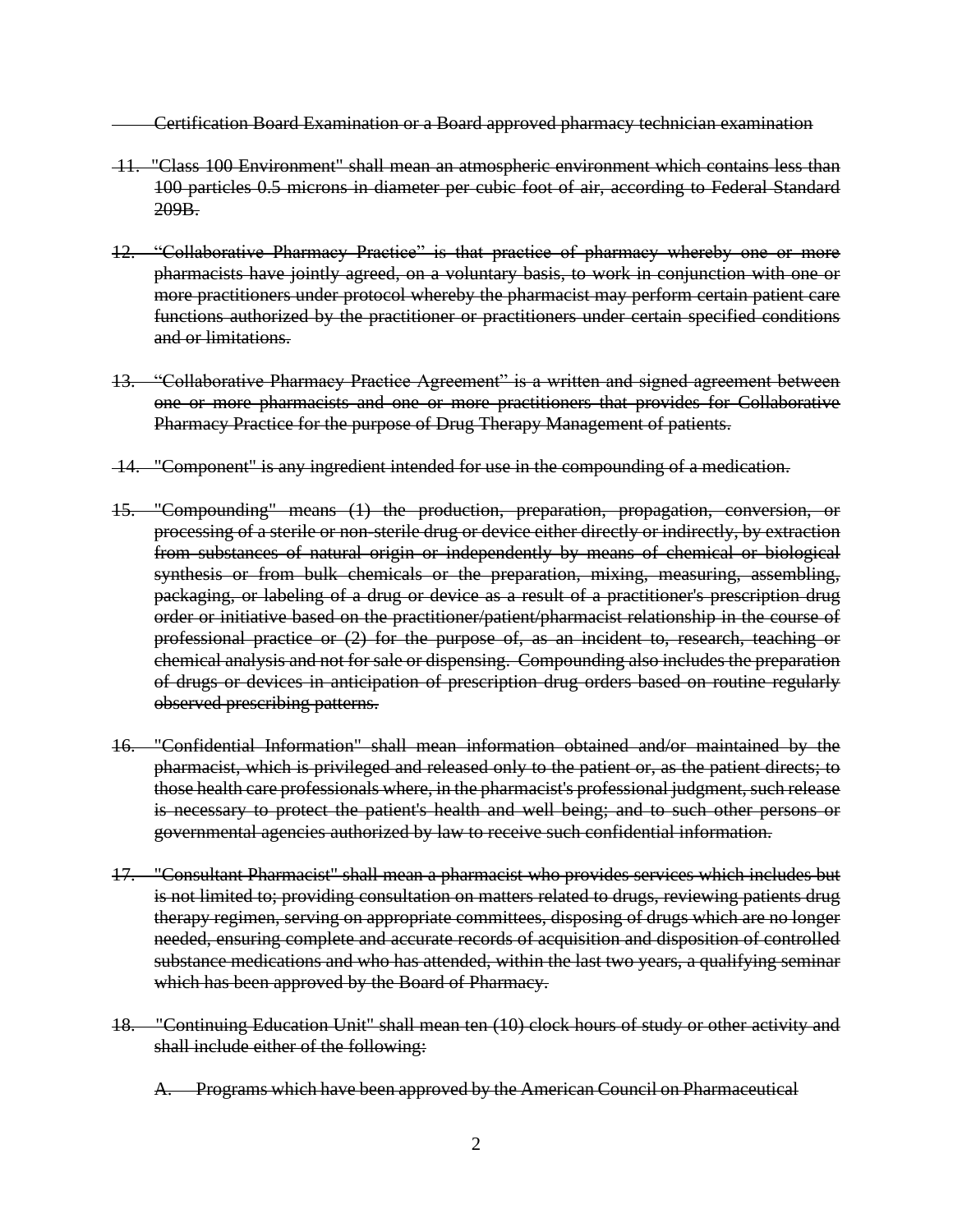Education. (A.C.P.E.)

- B. Programs which have been approved by the Mississippi Board of Pharmacy prior to presentation.
- 19. "Cytotoxic" shall mean a pharmaceutical that has the capability of killing living human cells.
- 20. "Deliver" or "Delivery" shall mean the actual, constructive or attempted transfer of a drug or device from one person to another, whether or not for a consideration.
- 21. "Digital Signature" shall mean an electronic signature based upon cryptographic methods of originator authentication, and computed by using a set of rules and a set of parameters so that the identity of the signer and the integrity of the data can be verified.
- 22. "Dispense" or "Dispensing" shall mean the interpretation of a valid prescription or order of a practitioner by a pharmacist and the subsequent preparation of the drug or device for administration to or use by a patient or other individual entitled to receive the drug.
- 23. "Dispenser" shall mean, as it pertains to the Prescription Monitoring Program, a person authorized in this state to distribute to the ultimate user a substance monitored by the prescription monitoring program, but does not include:
- (a) a licensed hospital pharmacy that distributes such substances for the purposes of inpatient hospital care or the dispensing of prescriptions for controlled substances at the time of discharge from such a facility.
- (b) a licensed nurse or medication aide who administers such substances at the direction of a licensed physician; or
- (c) a wholesale distributor of a substance monitored by the prescription monitoring system.
- 24 ."Device" shall mean an instrument, apparatus, implement, machine, contrivance, implant, in vitro reagent, or other similar or related article, including any component part or accessory, that is required under federal or state law to be ordered or prescribed by a practitioner and dispensed by a pharmacist.
- 25. "Distribute" shall mean the delivery of a drug or device other than by administering or dispensing to persons other than the ultimate consumer.
- 26. "Drug" shall mean:
- (1) articles recognized as Drugs in any official compendium, or supplement thereto, designated from time to time by the Board for use in the diagnosis, cure, mitigation, treatment, or prevention of disease in humans or other animals;
- (2) articles intended for use in the diagnosis, cure, mitigation, treatment, or prevention of disease in humans or other animals:
- (3) articles (other than food) intended to affect the structure or any function of the body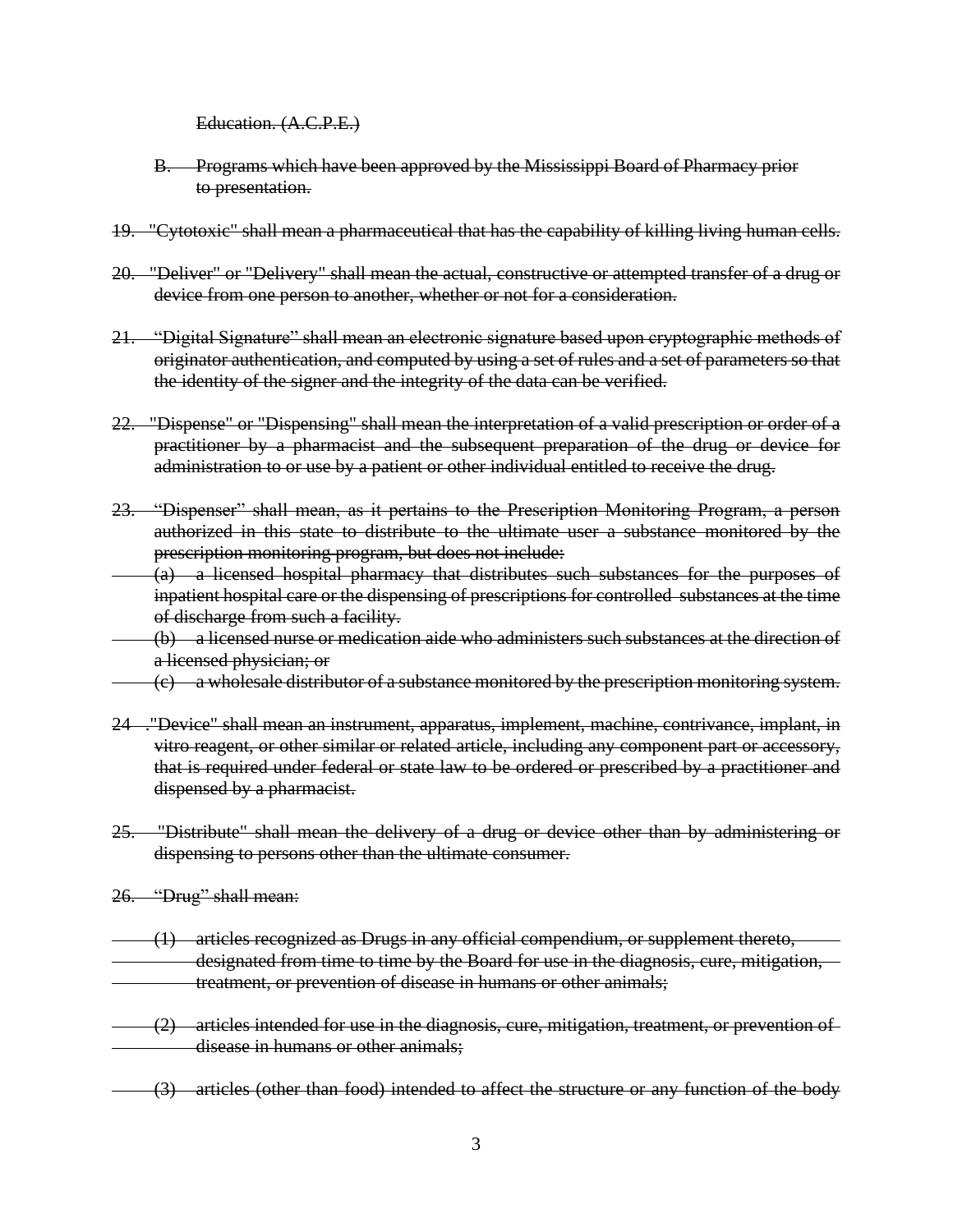of humans or other animals; and

 $(4)$  articles intended for use as a component of any articles specified in item  $(1)$ ,  $(2)$ , or (3) of this definition.

- 27. "Electronic Signature" shall mean an electronic sound, symbol, or process attached to or logically associated with a record and executed or adopted by a person with the intent to sign the record.
- 28. "Electronic Transmission" shall mean a transmission of information in electronic form or the transmission of the exact visual image of a document by way of electronic equipment.
- 29. "Emergency Medication Supplies", "Boxes", "Kits" or "Carts" are those drugs which may be required to meet the immediate therapeutic needs of patients and which are not available from any other authorized source in sufficient time to prevent risk of harm to patients.
- 30. "Enteral" shall mean within or by way of the intestine.
- 31. "Embargo" shall mean to restrict prescription drugs or devices from being dispensed by placing them under seal or in a secure area.
- 32 ."Foreign pharmacy graduate" shall mean a person whose undergraduate pharmacy degree was conferred by a recognized school of pharmacy outside of the United States, the District of Columbia and Puerto Rico. Recognized schools of pharmacy are those colleges and universities listed in the World Health Organization's World Directory of Schools of Pharmacy, or otherwise approved by the Foreign Pharmacy Graduate Examination Committee (FPGEC) certification program as established by the National Association of Boards of Pharmacy.
- 33. "Generic Equivalent Drug" shall mean a drug product which contains the identical active chemical ingredient of the identical strength, quantity and dosage form and which can be expected to have the same therapeutic effect when administered to the patient under the conditions specified in the labeling.
- 34. "Good Moral Character" shall mean an applicant for licensure or registration has not been adjudicated guilty of any act which would provide grounds for disciplinary action by the Board as evidenced by having undergone and successfully passed a criminal background check conducted by the Board.
- 35. "Home Health/Hospice" shall mean a business, which does not require the services of a pharmacist and where certain prescription drugs or prescription devices as approved by the Board are bought, sold, maintained or provided to consumers.
- 36. "Home Infusion Pharmacy" shall mean a pharmacy which compounds solutions for direct administration to a patient in a private residence, long-term care facility, or hospice setting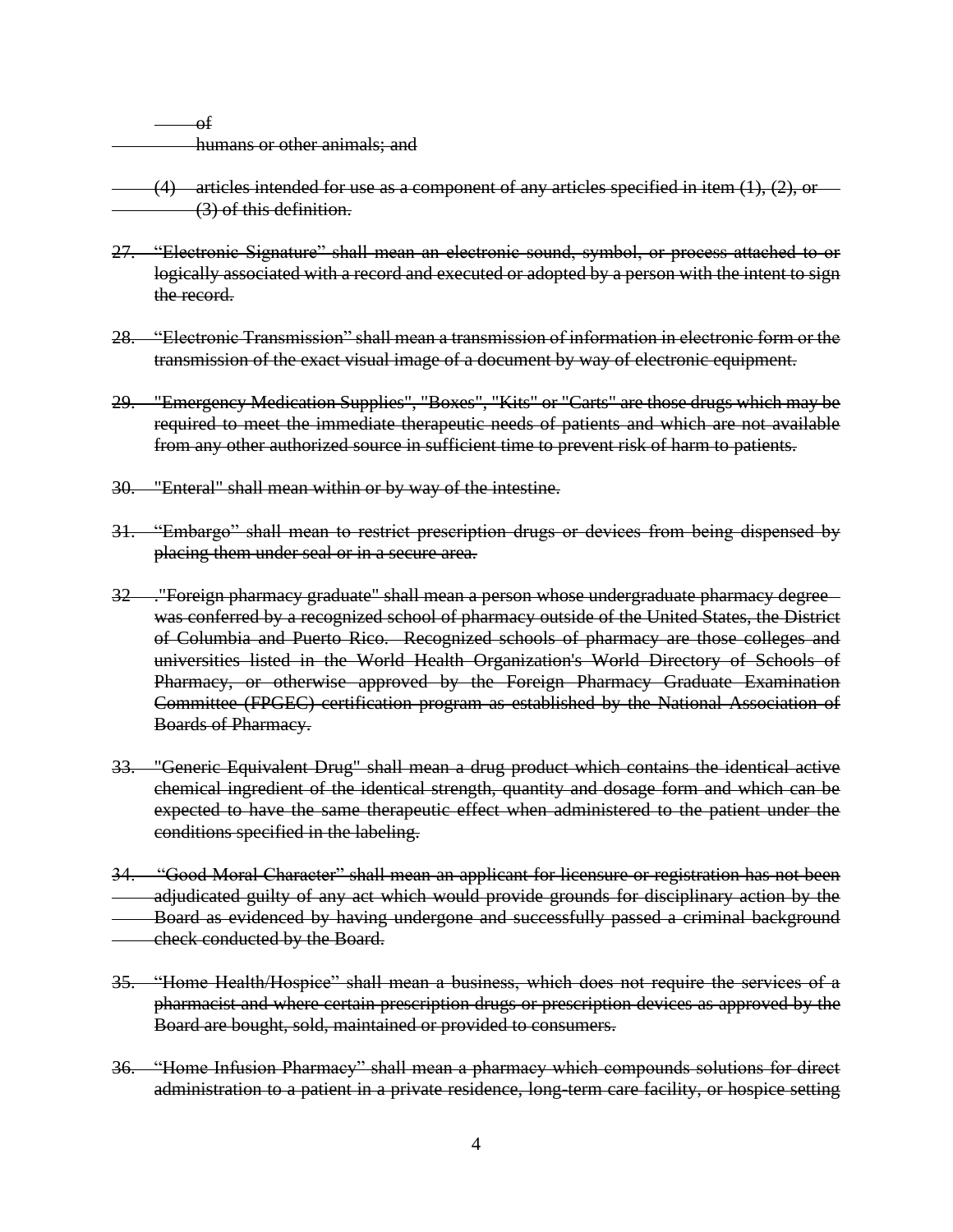by means of parenteral, intravenous, intramuscular, subcutaneous, or intraspinal infusion.

- 37. "In-patient" is one who receives treatment or undergoes tests as a resident of an institutional facility.
- 38. "Inpatient Medication" shall mean medication dispensed for a person who is a patient in the facility where the medication is dispensed.
- 39. "Institutional Facility" or "Organized Health Care Setting" is defined as:
	- $(1)$  Hospital;
	- (2) Convalescent Home;
	- (3) Nursing Home;
	- (4) Extended Care Facility;
	- (5) Mental Institution;
	- (6) Rehabilitation Center;
	- (7) Psychiatric Center;
	- (8) Developmental Disability Center;
	- (9) Drug Abuse Treatment Center;
	- (10) Retardation Center;
	- (11) Correctional Facility;
	- (12) Hospice;
	- (13) Out-patient surgery facilities;
	- (14) Any other such organization whose primary purpose is to provide a residential environment for patients to obtain health care services, and shall not include those places where physicians, dentists, veterinarians or other practitioners of the healing arts, who are duly license, engage in private practice.
- 40. "Institutional Pharmacy" is defined as that portion of an institutional facility which is engaged in the compounding, production, storage, sale, dispensing or distribution of drugs, medications, devices and other materials used in the diagnosis and treatment of injury, illness and disease, and registered with the Mississippi Board of Pharmacy and operating under a valid institutional permit issued thereby.
- 41. "Internal Test Assessment" means, but is not limited to, conducting those tests of quality assurance necessary to ensure the integrity of the test.
- 42. "IV Additive Program" is a pharmacy based program in which the addition of drugs to IV fluids and the preparation of small volume parenterals are under the supervision of a pharmacist.
- 43. "Long Term Care Facility (LTCF)" shall mean any nursing home, convalescent home, extended care facility, personal care home, or inpatient hospice, which has been issued a permit by the Board but does not include a Hospital.
- 44. "Manufacturing" of prescription products shall mean the production, preparation,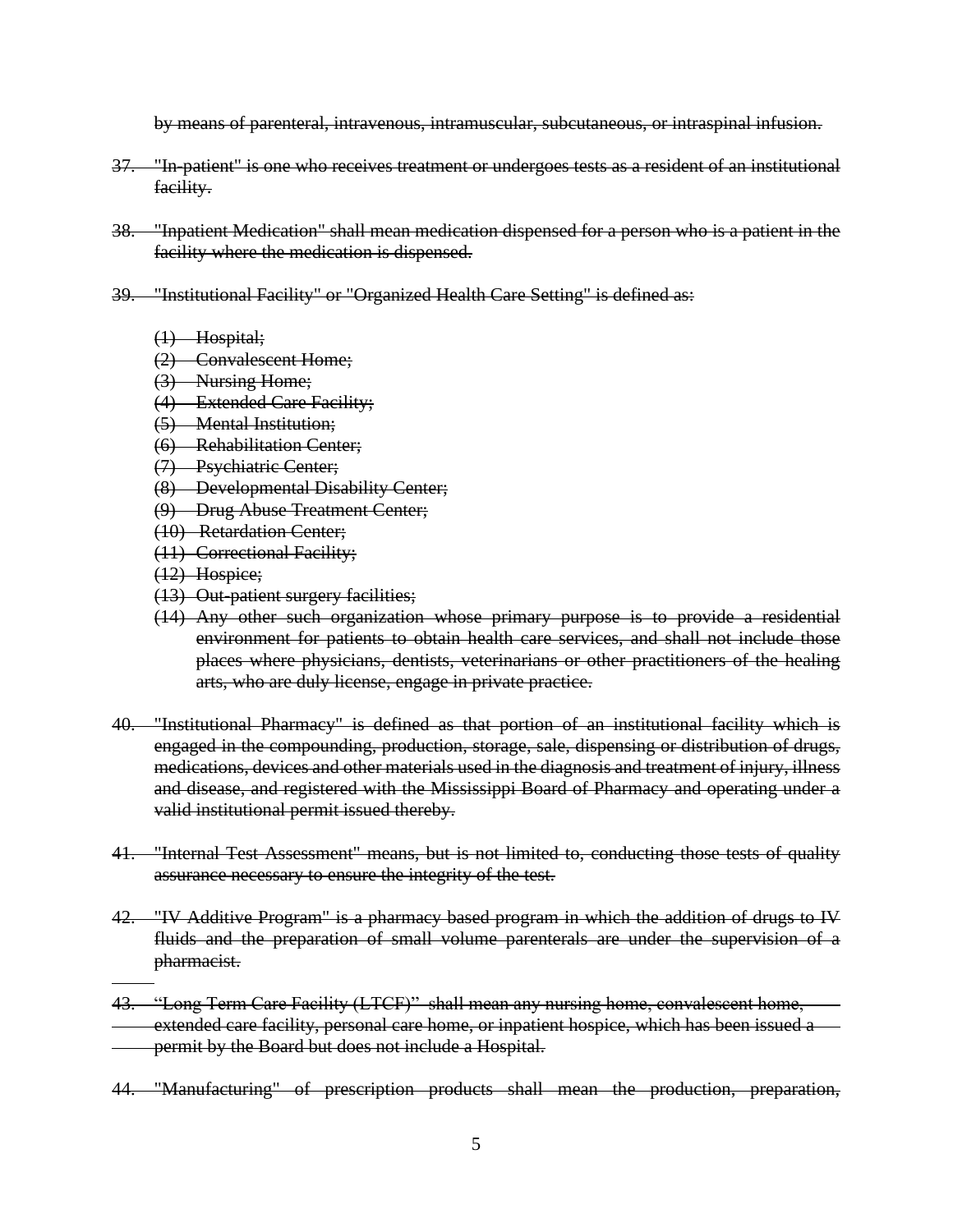propagation, conversion, or processing of a drug or device, either directly or indirectly, by extraction from substances from natural origin or independently by means of chemical or biological synthesis, or from bulk chemicals and includes any packaging or repackaging of the substance(s) or labeling or relabeling of its container, if such actions are associated with promotion and marketing of such drug or devices.

- 45. "Non-Resident Pharmacy" means a Pharmacy located outside this State.
- 46. "Nuclear Pharmacy" is a pharmacy providing the services of storing, compounding, dispensing, labeling or distributing radiopharmaceuticals.
- 47. "Out-patient" is one who receives treatment or undergoes tests without in-patient admission to an institutional facility.
- 48. "Outpatient Medication" shall mean medication which is dispensed for a person who is not a patient in the facility where the medication is dispensed.
- 49. "Parenteral" means sterile preparations of drugs for injection through one or more layers of skin.
- 50. "Patient Counseling" shall mean the oral communication by a pharmacist of information to the patient or care giver to improve therapeutic outcomes by optimizing proper use of prescription drugs or devices. Alternative forms of patient information may be used to supplement verbal patient counseling when appropriate. Examples to include written information leaflets, pictogram labels, video programs, auxiliary labels on the prescription vial, etc.
- 51. "Patient Med-Pak" is a package prepared by a pharmacist for a specific patient comprising a series of containers or cells and containing two or more prescribed solid oral dosage forms. The med-pak is designed and labeled to indicate the day and time or period of time that the contents within each container or cell are to be taken.
- 52. "Person" shall mean an individual, corporation, partnership, association, or any other legal entity.
- 53. "Pharmaceutical Care/Pharmacist Care" is the provision of drug therapy by a pharmacist and other pharmacist care services intended to achieve outcomes which improve the patient's quality of life as it is related to the cure or prevention of a disease, elimination or reduction of a patient's symptoms, or arresting or slowing of a disease process.
- 54. "Pharmacist" shall mean an individual health care provider licensed by this state to engage in the practice of pharmacy. This recognizes a pharmacist as a learned professional who is authorized to provide patient services.
- 55. "Pharmacist-in-Charge" shall mean a Pharmacist currently licensed in this state who accepts responsibility for the operation of a Pharmacy in conformance with all laws and rules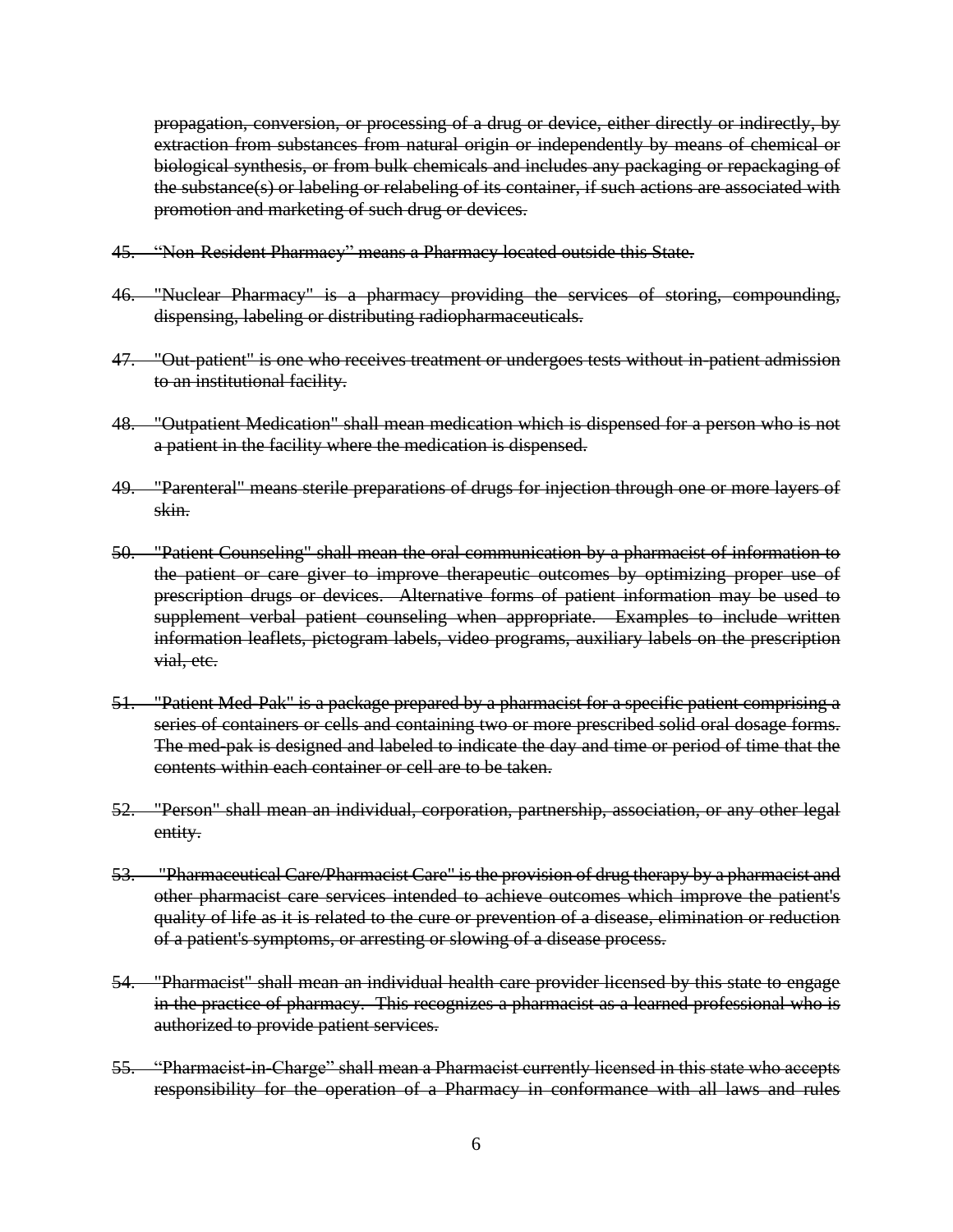pertinent to the Practice of Pharmacy and the Distribution of Drugs and Devices, and who is personally in full and actual charge of such Pharmacy and personnel.

- 56. "Pharmacy" shall mean any location for which a pharmacy permit is required and in which prescription drugs are compounded, maintained and/or dispensed for patients by a pharmacist. This definition includes any location where pharmacy related services are provided by a pharmacist.
- 57. "Pharmacy Extern" shall mean a student in the professional program of a school of pharmacy who is making normal progress toward completion of a degree in pharmacy.
- 58. "Pharmacy Intern" means an individual who is:
- (1) currently licensed by this State to engage in the Practice of Pharmacy while under the personal supervision of a Pharmacist and is satisfactorily progressing toward meeting the requirements for licensure as a Pharmacist; or
- (2) a graduate of an approved college of Pharmacy or a graduate who has established educational equivalency by obtaining a Foreign Pharmacy Graduate Examination Committee (FPGEC) Certificate, who is currently licensed by the Board of Pharmacy for the purpose of obtaining practical experience as a requirement for licensure as a Pharmacist; or (3) a qualified applicant awaiting examination for licensure.
- 59. "Pharmacy Technician" shall mean those supportive persons, registered with the Mississippi Board of Pharmacy, utilized in pharmacies whose responsibilities are to provide nonjudgemental technical services concerned with the preparation for dispensing of drugs under the direct supervision and responsibility of a pharmacist.
- 60. "Physician/Patient Relationship" shall mean that a practitioner has obtained a thorough medical history and has conducted an appropriate physical and/or mental examination of a patient prior to the prescribing of any medication.
- 61. "Practice of pharmacy" shall mean a health care service that includes, but is not limited to, the compounding, dispensing, and labeling of drugs or devices; proper and safe storage of Drugs and Devices; interpreting and evaluating prescriptions; administering and distributing drugs and devices; maintaining prescription drug records; advising and consulting concerning therapeutic values, content, hazards and uses of drugs and devices; initiating or modifying of drug therapy in accordance with written guidelines or protocols previously established and approved by the Board; selecting drugs; participating in drug utilization reviews; storing prescription drugs and devices; ordering lab work in accordance with written guidelines or protocols as defined by Section 73-21-73, paragraph (jj), Mississippi Code of 1972, Annotated; providing pharmacotherapeutic consultations; supervising supportive personnel and such other acts, services, operations or transactions necessary or incidental to the conduct of the foregoing.
- 62. "Practitioner" shall mean a physician, dentist, veterinarian, or other health care provider authorized by law to diagnose and prescribe drugs.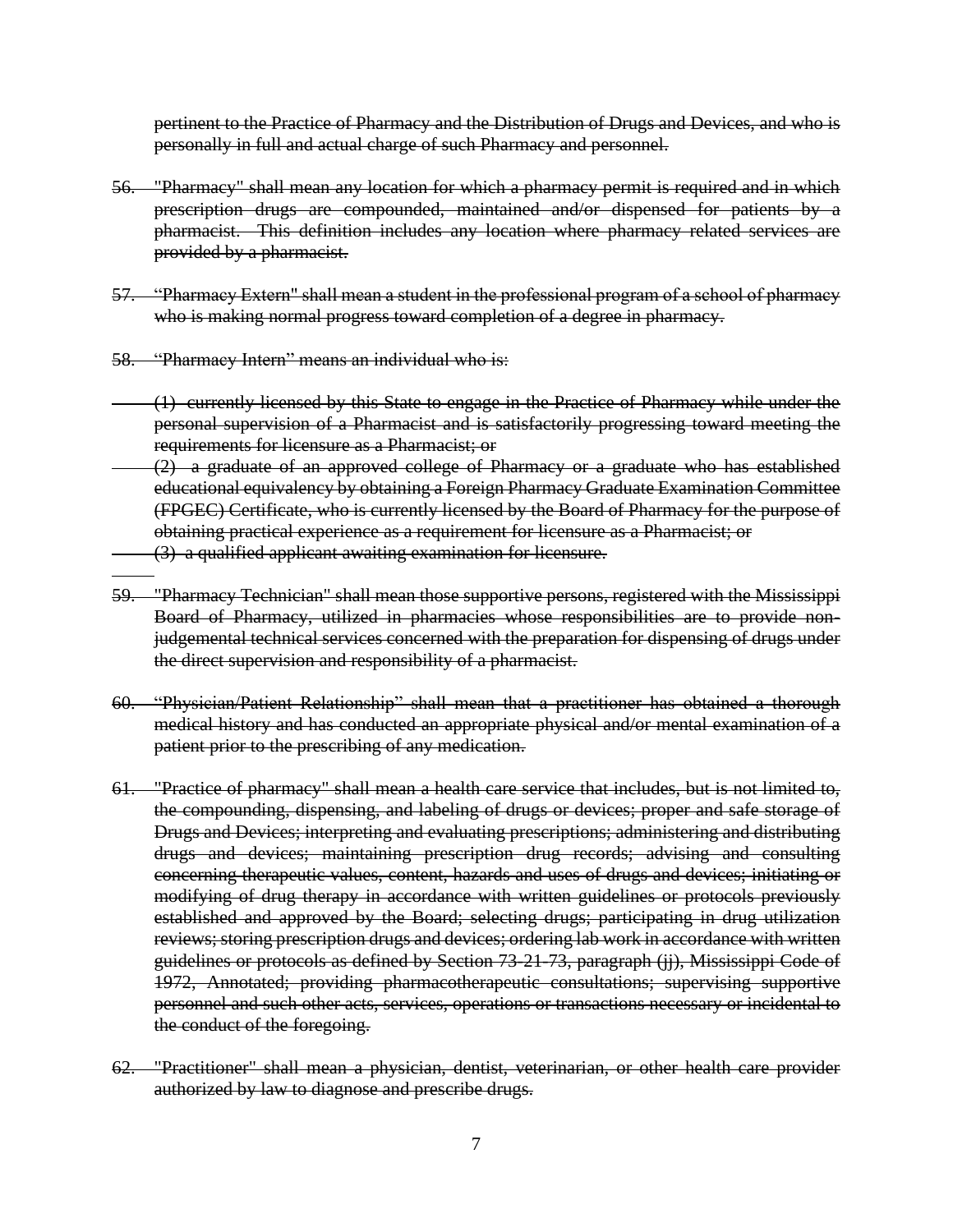- 63. "Preceptor" shall mean an individual who is currently licensed as a Pharmacist by the Board of Pharmacy and participates in the instructional training of Pharmacy externs.
- 64. "Prepackaging" shall mean the act of placing small precounted quantities of drug products in containers suitable for dispensing or administering in anticipation of prescriptions or orders.
- 65. "Prescriber" means a licensed health care professional with prescriptive authority.
- 66. "Prescription" shall mean a written, verbal or electronically transmitted order issued by a practitioner for a drug or device to be dispensed for a patient by a pharmacist. An electronically transmitted order for a prescription drug or controlled substance is considered to be a written order.
- 67. "Prescription Drug" or "Legend Drug" shall mean a drug which is required under federal law to be labeled with either of the following statements prior to being dispensed or delivered:  $(1)$  "Rx Only" or
- $(2)$  "Caution: Federal law restricts this drug to use by or on the order of a licensed veterinarian";

or a drug which is required by an applicable federal or state law or regulation to be dispensed on prescription only or is restricted to use by practitioners only.

- 68. "Prescription Drug Order" shall mean a prescription as defined in the pharmacy laws and regulations of the State of Mississippi.
- 69. "Prescription Monitoring Information" means information submitted to and maintained by the Prescription Monitoring Program.
- 70. "Prescription Monitoring Program (PMP)" means a program established for the purpose of monitoring the dispensing and appropriate use of certain controlled substances and specified drugs within the state.
- 71. "Probation" shall mean the restriction of a license, permit or registration for a specified period of time.
- 72. "Product Selection" shall mean the dispensing of a generic equivalent drug product in lieu of the drug product ordered by the prescriber.
- 73. "Prospective Drug Review" shall mean the monitoring by a pharmacist, for therapeutic appropriateness, over-utilization and under-utilization, appropriate use of generic products, therapeutic duplications, drug-disease contraindications, drug-drug interaction(s), incorrect dosage or duration of drug treatment, and clinical abuse/misuse by a pharmacist prior to the drug being dispensed.
- 74. "Qualified Licensed Professional" means an individual (such as a physician, nurse, or technologist) who possesses a current state license if applicable, and who has sufficient training and experience to safely handle radiopharmaceuticals as defined by the Mississippi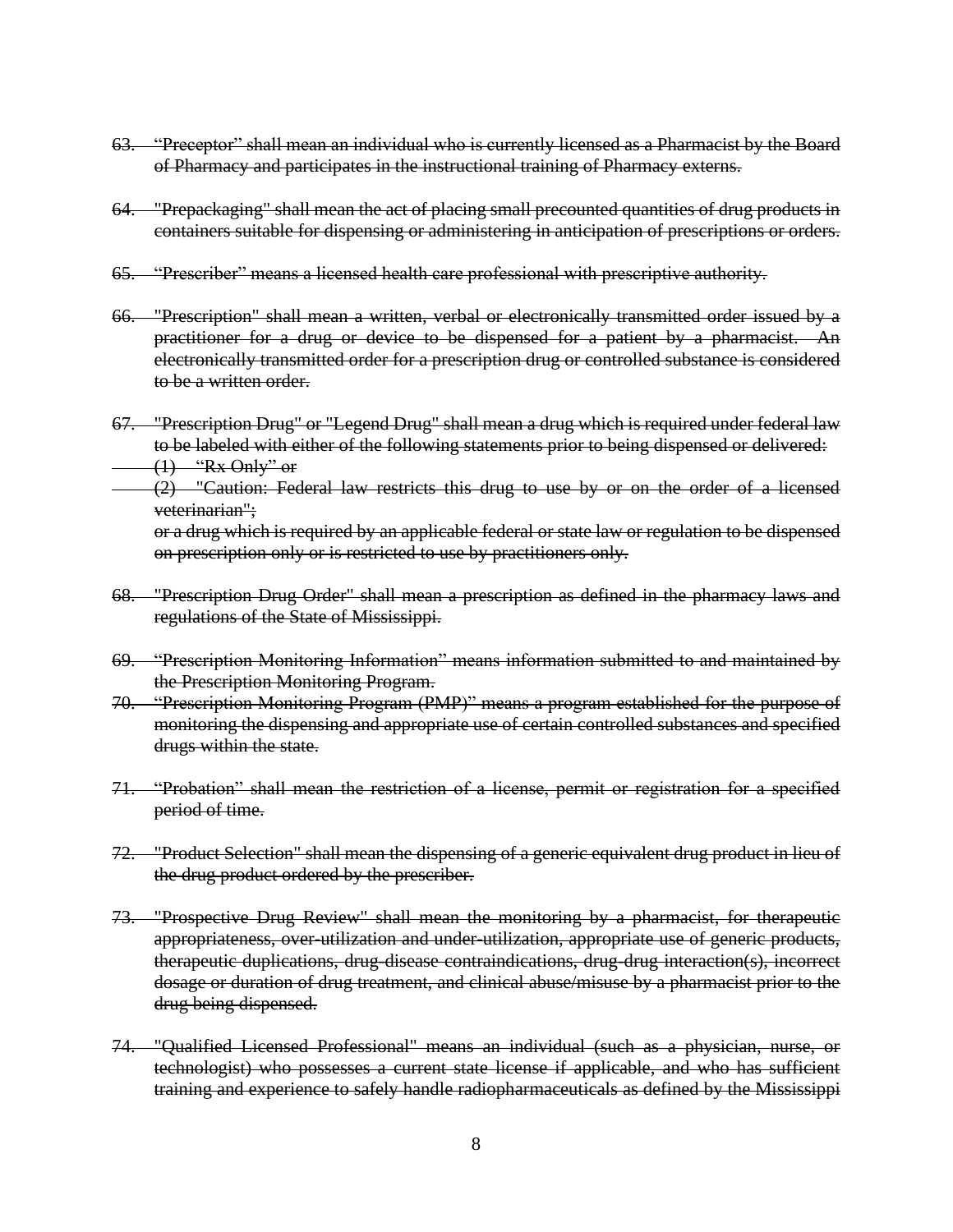State Department of Health, Division of Radiological Health.

- 75. "Qualified Nuclear Pharmacist" means a currently licensed pharmacist in the state of Mississippi who is certified by the Mississippi State Department of Health, Division of Radiological Health, or who meets the following standards:
	- (1) Minimum standards of training for "authorized user status" of radioactive materials as defined by Mississippi State Department of Health, Division of Radiological Health.
	- (2) Completed a minimum of two hundred (200) contact hours of instruction in nuclear pharmacy and the safe handling and the use of radioactive materials from a program approved by the Mississippi Board of Pharmacy, with emphasis in the following areas: (i) Radiation Physics and Instrumentation;
		- (ii) Radiation Protection;
		- (iii) Mathematics of Radioactivity;
		- (iv) Radiation Biology; and
		- (v) Radiopharmaceutical Chemistry.
	- (3) Attain a minimum of five hundred (500) hours of clinical nuclear pharmacy training under the supervision of a qualified nuclear pharmacist.
- 76. "Quarantine" shall mean the act of isolating prescription drugs or devices for the purpose of preventing dispensing or introduction into or intermingling with other prescription drug stock or devices at a permitted location.
- 77. "Radiopharmaceutical" is any substance defined as a drug in Section 201(g) (1) of the Federal Food, Drug and Cosmetic Act which also contains unstable nuclei which undergo spontaneous disintegration with the emission of nuclear radiation. Radiopharmaceuticals also include any non-radioactive reagent kit or radionuclide generator which is intended to be used in the preparation of radiopharmaceutical doses.
- 78. "Radiopharmaceutical Service" means, but shall not be limited to the procurement, storage, handling, preparation, labeling, quality assurance testing, dispensing, delivery, record keeping, and disposal of radiopharmaceutical and other drugs.
- 79. "Radiopharmaceutical Quality Assurance" means, but is not limited to, the performance of appropriate chemical, biological and physical tests on potential radiopharmaceuticals and the interpretation of the resulting data to determine their suitability for use in humans including internal test assessment, authentication of product history and the keeping of proper records.
- 80. "Registrant" shall mean a pharmacy or other entity which is registered with the Mississippi Board of Pharmacy to buy, sell, destroy or maintain controlled substances.
- 81. "Repackager" means a person registered by the Federal Food and Drug Administration as a repackager who removes a prescription drug product from its marketed container and places it into another, usually of smaller size, to be distributed to persons other than the consumer.
- 82. "Reprimand" shall mean the formal reproof of a licensee for violation of the Pharmacy Practice Act or Rules and Regulations of the Board.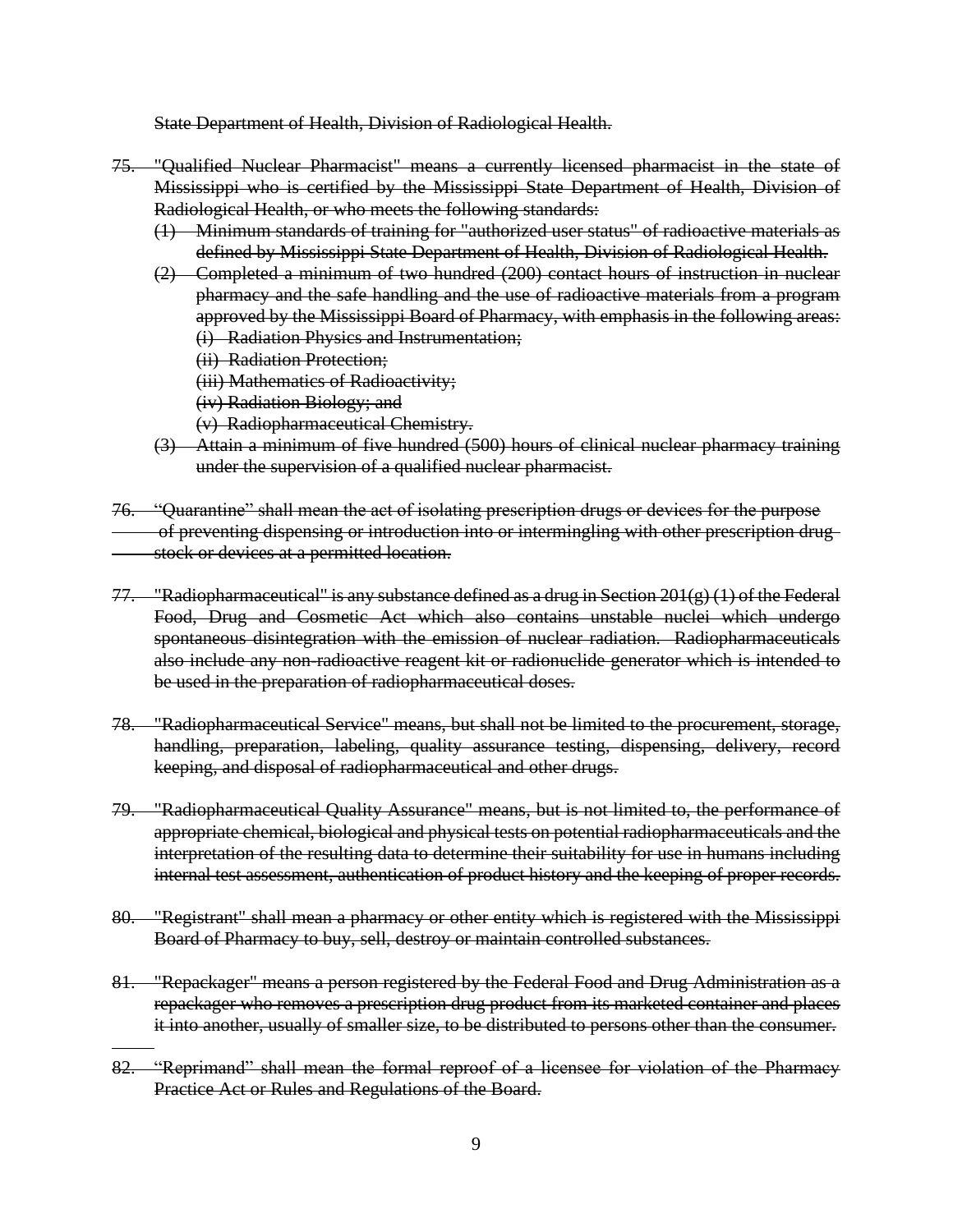- 83. "Retrospective Drug Review" shall mean the monitoring for therapeutic appropriateness, over-utilization and under-utilization, appropriate use of generic products, therapeutic duplications, drug-disease contraindications, drug-drug interaction(s), incorrect dosage or duration of drug treatment, and clinical abuse/misuse after the drug has been dispensed.
- 84. "Reverse Distributor" shall mean those business operations which are responsible for the receipt and appropriate disposal of un-wanted and un-needed stocks of controlled and noncontrolled medications.
- 85. "Revocation" shall mean the withdrawal of the license to practice Pharmacy. The individual no longer has the privilege of practicing Pharmacy in this state.
- 86. "Sterile Pharmaceuticals" shall mean a dosage form free from living micro-organisms (aseptic).
- 87. "Summary Suspension" shall mean the Suspension of a license or permit which requires a licensee to cease Pharmacy Practice immediately pending the results of a timely hearing.
- 88. "Suspension" shall mean the withdrawal of the license to practice Pharmacy in the state for a specified period of time.
- 89. "Telemedicine" shall mean the practice of medicine using electronic communication, information technology or other means between a physician in one location and a patient in another location with or without an intervening health care provider. This definition does not include the practice of medicine through postal or courier services.
- 90. "Unit Dose Packaging" is the packaging of individual doses of medication in containers which will preserve their identity and integrity from the point of packaging to patient consumption.
- 91. "Unlawful" or "Unauthorized Possession" shall mean physical holding or control by a pharmacist, pharmacy technician, or other person, of a controlled substance or other habit forming prescription drug outside the usual and lawful course of employment.
- 92. "Valid Prescription" or "Valid Order" shall mean one issued in compliance with applicable rules and regulations of the regulatory authority by an individual licensed or authorized to prescribe a product to be used by a named and identifiable individual for a bona fide medical purpose. To be valid in Mississippi, a prescription written in another state must be written so as to comply with the requirements of the regulatory authority of that state and with the requirements of the regulatory authority of this state. A prescription which is written in code or for any other reason does not provide adequate information for the interpretation of the prescription and the safe dispensing of the drug product is not a valid prescription. The dispensing of prescription drugs or controlled substances pursuant to prescription documents which the pharmacist knows or should know were issued by a practitioner when a valid practitioner/patient relationship did not exist are not valid prescriptions. A valid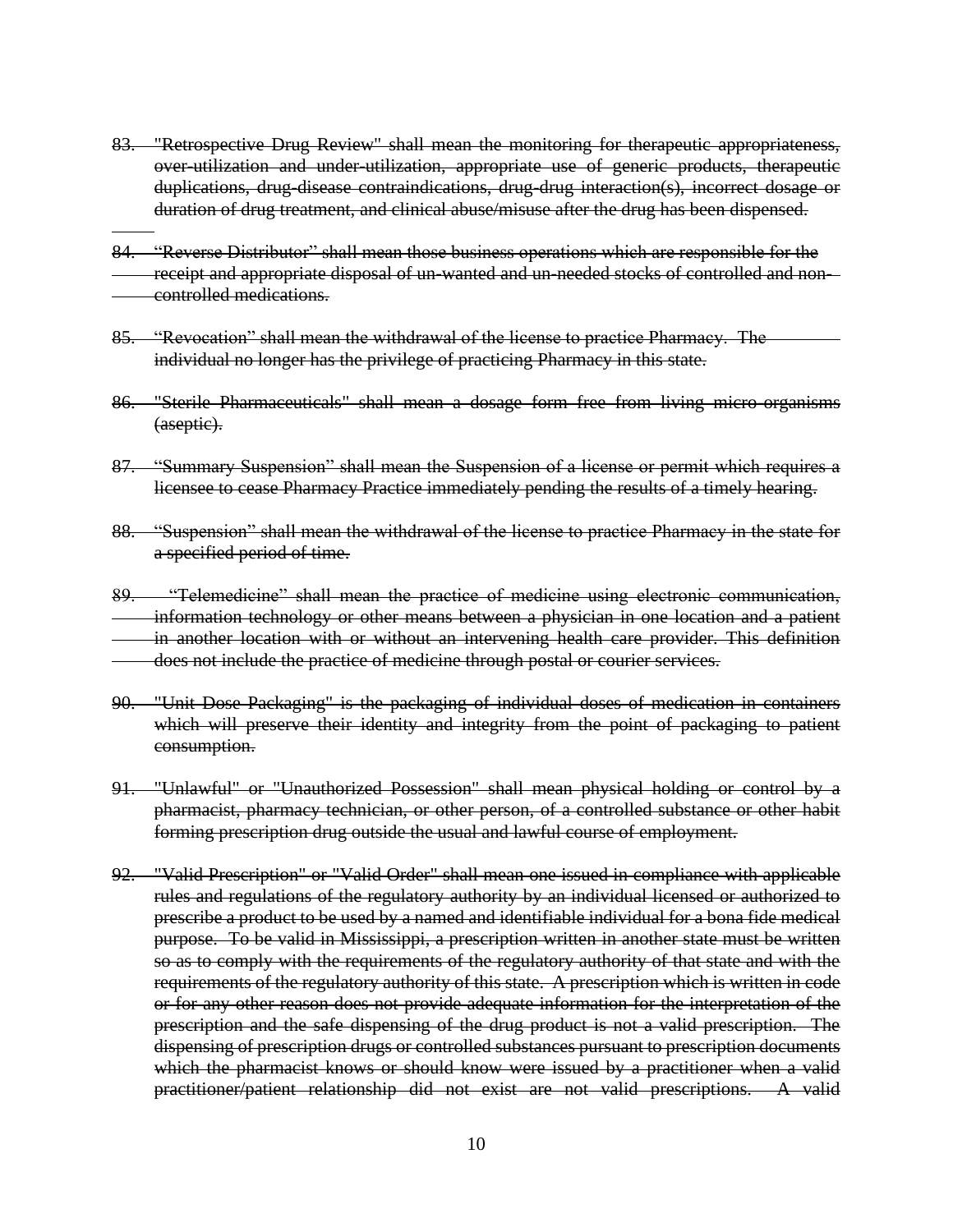practitioner/patient relationship shall mean that the practitioner has obtained a thorough medical history and has conducted an appropriate physical and/or mental examination prior to the prescribing of any medication. Prescriptions or orders issued for the dispensing of medications on an out-patient basis in the absence of a physician/patient relationship in which a practitioner has not conducted an appropriate examination of the patient and established a diagnosis are not valid prescriptions.

- 93. "Wholesaler" shall mean a person who buys/acquires prescription drugs or prescription devices for resale or distribution, or for repackaging for resale or distribution, to persons other than consumers.
- 94. "Written guideline or protocol" shall mean an agreement in which any practitioner authorized to prescribe drugs, delegates to a pharmacist authority to conduct specific prescribing functions in an institutional setting, or with individual patients, provided that a specific protocol agreement is signed on each patient and is filed as required by law or by rule or regulation of the Board.
- 1. "Administer" shall mean the direct application of a prescription drug pursuant to a lawful order of a practitioner to the body of a patient by injection, inhalation, ingestion or any other means.
- 2. "Application" shall mean a document either paper or electronic required to be completed by an application for initial licensure, permit, registration or renewal of said licensure, permit or registration.
- 3. "Board of Pharmacy", "Pharmacy Board", "Board" or "MSBP", shall mean the Mississippi Board of Pharmacy.
- 4. "Brown Bagging" shall mean the payer-mandated process where a clinic-administered drug is dispensed from one pharmacy and brought to another pharmacy or healthcare setting by the patient.
- 5. "Certified Pharmacy Technician" shall mean those supportive persons, registered with the Mississippi Board of Pharmacy, who have also successfully completed a certification program approved by the Board.
- 6. "Clinician-Administered Drug" shall mean an outpatient prescription drug other than a vaccine that:
	- a. Cannot reasonably be self-administered by the patient to whom the drug is prescribed or by an individual assisting the patient with the self-administration; and
	- b. Is typically administered:
	- c. By a health care provider authorized under the laws of this state to administer the drug, including when acting under a provider's delegation and supervision.
- 7. "Collaborative Pharmacy Practice" is that practice of pharmacy whereby one or more pharmacists have jointly agreed, on a voluntary basis, to work in conjunction with one or more practitioners under protocol whereby the pharmacist may perform certain patient care functions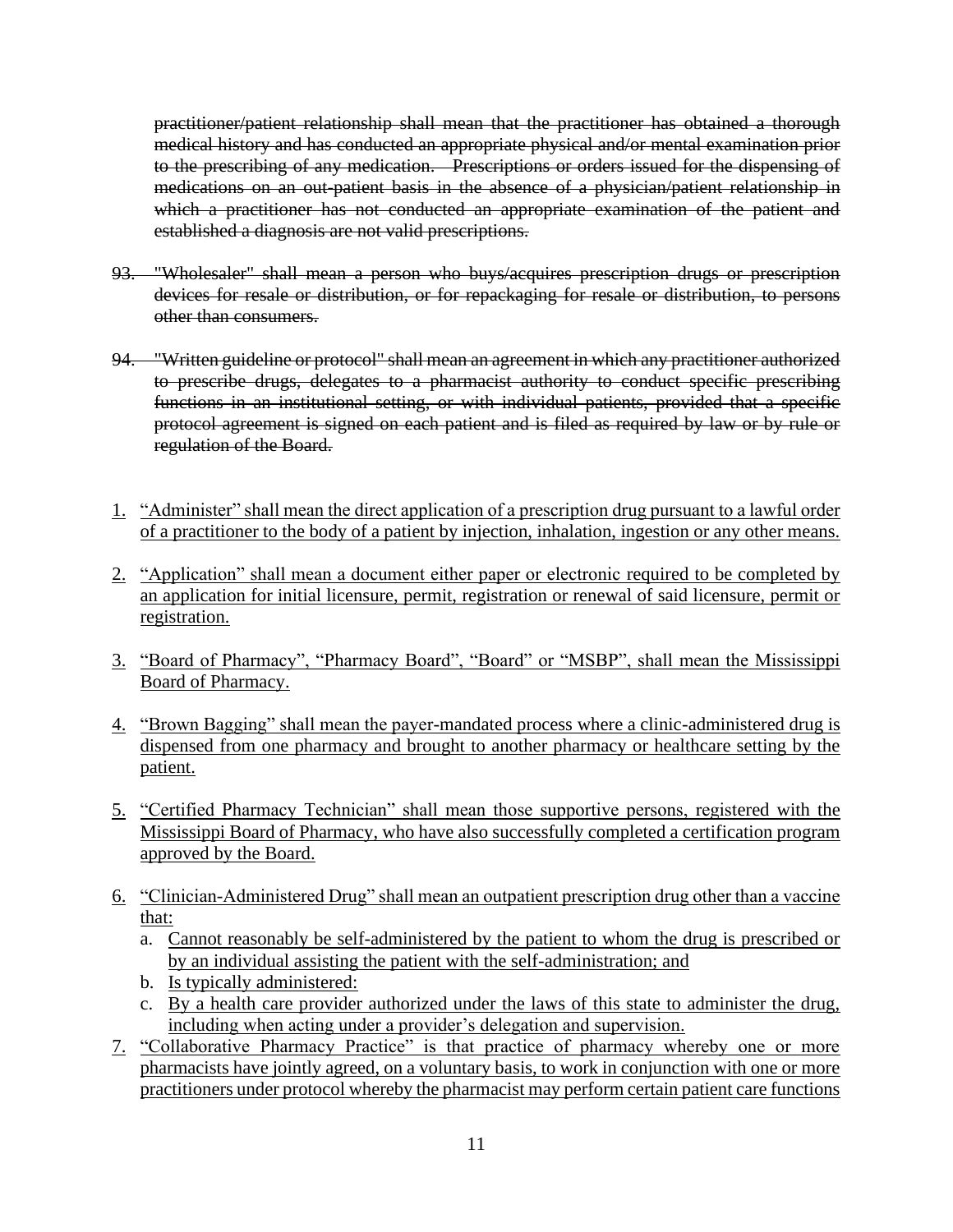authorized by the practitioner or practitioners under certain specified conditions and or limitations per written agreement that should not exceed 2 years in duration.

- 8. "Common Carrier" means any person or entity who undertakes, whether directly or by any other arrangement, to transport property including Prescription Drugs for compensation.
- 9. "Compounding" means the act of combining, admixing, diluting, pooling, reconstituting other than as provided in the manufacturer's labeling, or otherwise altering a sterile or non-sterile drug or bulk substance. Compounding of orders/prescriptions or anticipatory compounding should be based on the practitioner/patient/pharmacist relationship.
- 10. "Device" shall mean an instrument, apparatus, implement, machine, contrivance, implant, in vitro reagent, or other similar or related article, including any component part or accessory, that is required under federal or state law to be ordered or prescribed by a practitioner and dispensed by a pharmacist.
- 11. "Dispenser" shall mean, as it pertains to the Prescription Monitoring Program, a person authorized in this state to distribute to the ultimate user a substance monitored by the prescription monitoring program, but does not include:
	- a. a licensed hospital pharmacy that distributes such substances for the purposes of inpatient hospital care or the dispensing of prescriptions for controlled substances at the time of discharge from such a facility.
	- b. a licensed nurse or medication aide who administers such substances at the direction of a licensed physician; or
	- c. a wholesale distributor of a substance monitored by the prescription monitoring system.
- 12. "Distribute" shall mean the delivery of a drug or device other than by administering or dispensing to persons other than the ultimate consumer. The term does not include:
	- a. Dispensing or administration of a prescription drug;
	- b. Delivery or offer to deliver by a common courier, or
	- c. Provision of a drug sample to a patient by an authorized and licensed practitioner
- 13. "Foreign pharmacy graduate" shall mean a person whose undergraduate pharmacy degree was conferred by a recognized school of pharmacy outside of the United States, the District of Columbia and Puerto Rico. Recognized schools of pharmacy are those colleges and universities listed in the World Health Organization's World Directory of Schools of Pharmacy, or otherwise approved by the Foreign Pharmacy Graduate Examination Committee (FPGEC) certification program as established by the National Association of Boards of Pharmacy.
- 14. "Manufacturing" of prescription products shall mean the production, preparation, propagation, conversion, or processing of a drug or device, either directly or indirectly, by extraction from substances from natural origin or independently by means of chemical or biological synthesis, or from bulk chemicals and includes any packaging or repackaging of the substance(s) or labeling or relabeling of its container, if such actions are associated with promotion and marketing of such drug or devices.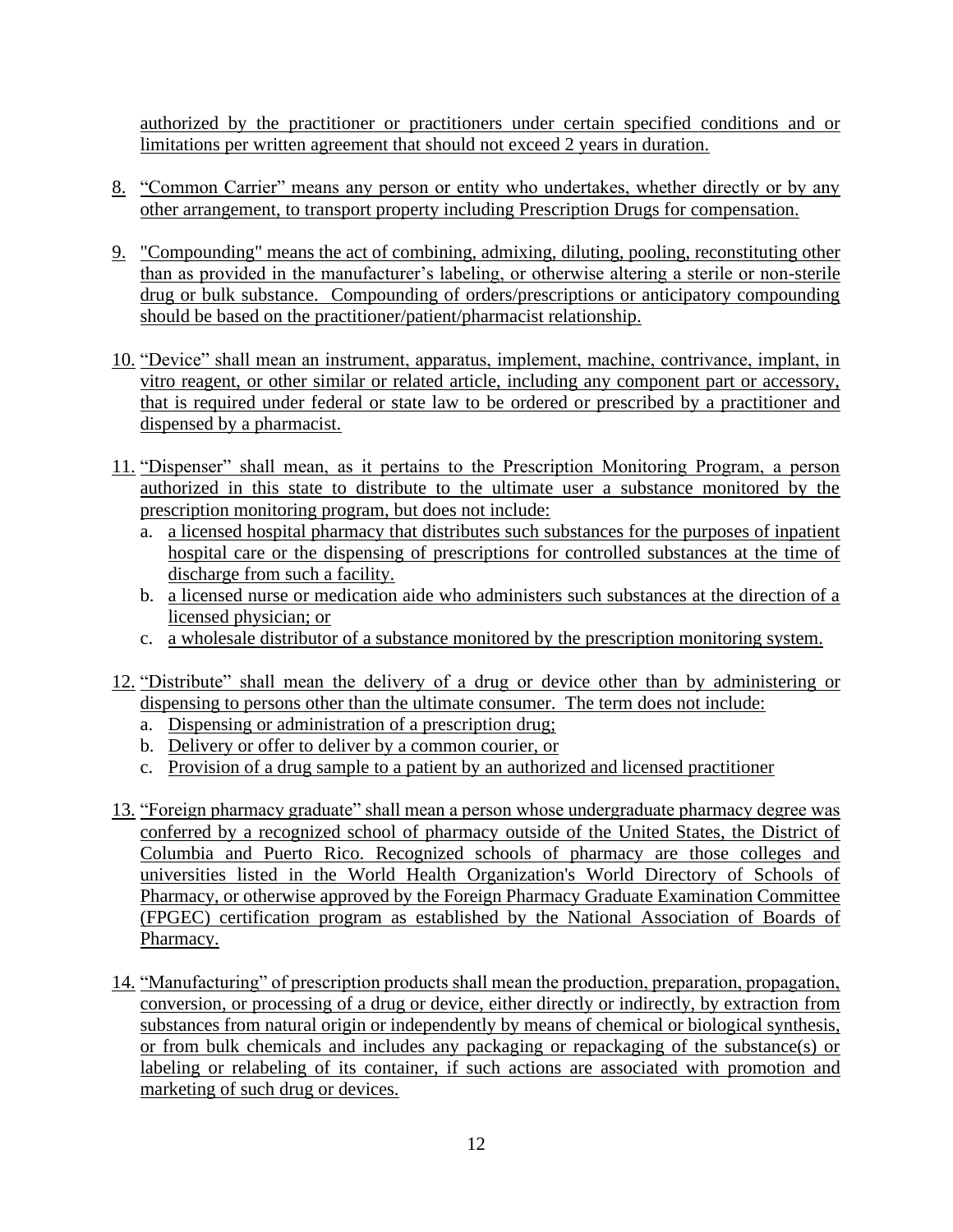- 15. "Non-Resident Pharmacy" means a Pharmacy located outside this State that is licensed by the Mississippi Board of Pharmacy.
- 16. "Patient Counseling" shall mean the oral communication by a pharmacist or pharmacy intern/extern of information to the patient or care giver to improve therapeutic outcomes by optimizing proper use of prescription drugs or devices. Alternative forms of patient information may be used to supplement verbal patient counseling when appropriate. Examples to include written information leaflets, pictogram labels, video programs, auxiliary labels on the prescription vial, etc.
- 17. "Patient Med-Pak" or "Compliance-Pak" is a package prepared by a pharmacist for a specific patient comprising a series of containers or cells and containing two or more prescribed solid oral dosage forms. The med-pak is designed and labeled to indicate the day and time or period of time that the contents within each container or cell are to be taken.
- 18. "Pharmaceutical Care/Pharmacist Care" is the provision of medication-related care for the purpose of achieving definite outcomes that improve a patient's quality of life
- 19. "Pharmacist" shall mean an individual health care provider licensed by this state to engage in the practice of pharmacy. This recognizes a pharmacist as a learned professional who is authorized to provide patient services.
- 20. "Pharmacist-in-Charge" shall mean a Pharmacist currently licensed in this state who accepts responsibility for the operation of a Pharmacy in conformance with all laws and rules pertinent to the Practice of Pharmacy and the Distribution of Drugs and Devices, and who is personally in full and actual charge of such Pharmacy and personnel.
- 21. "Pharmacy" shall mean any facility for which a pharmacy permit is required and in which prescription drugs are compounded, maintained and/or dispensed for patients by a pharmacist.
- 22. "Pharmacy Extern" shall mean a student in the professional program of a school of pharmacy who is making normal progress toward completion of a degree in pharmacy.
- 23. "Pharmacy Intern" means an individual who is:
	- a. currently licensed by this State to engage in the Practice of Pharmacy while under the personal supervision of a Pharmacist and is satisfactorily progressing toward meeting the requirements for licensure as a Pharmacist; or
	- b. a graduate of an approved college of Pharmacy or a graduate who has established educational equivalency by obtaining a Foreign Pharmacy Graduate Examination Committee (FPGEC) Certificate, who is currently licensed by the Board of Pharmacy for the purpose of obtaining practical experience as a requirement for licensure as a Pharmacist; or
	- c. a qualified applicant awaiting examination for licensure.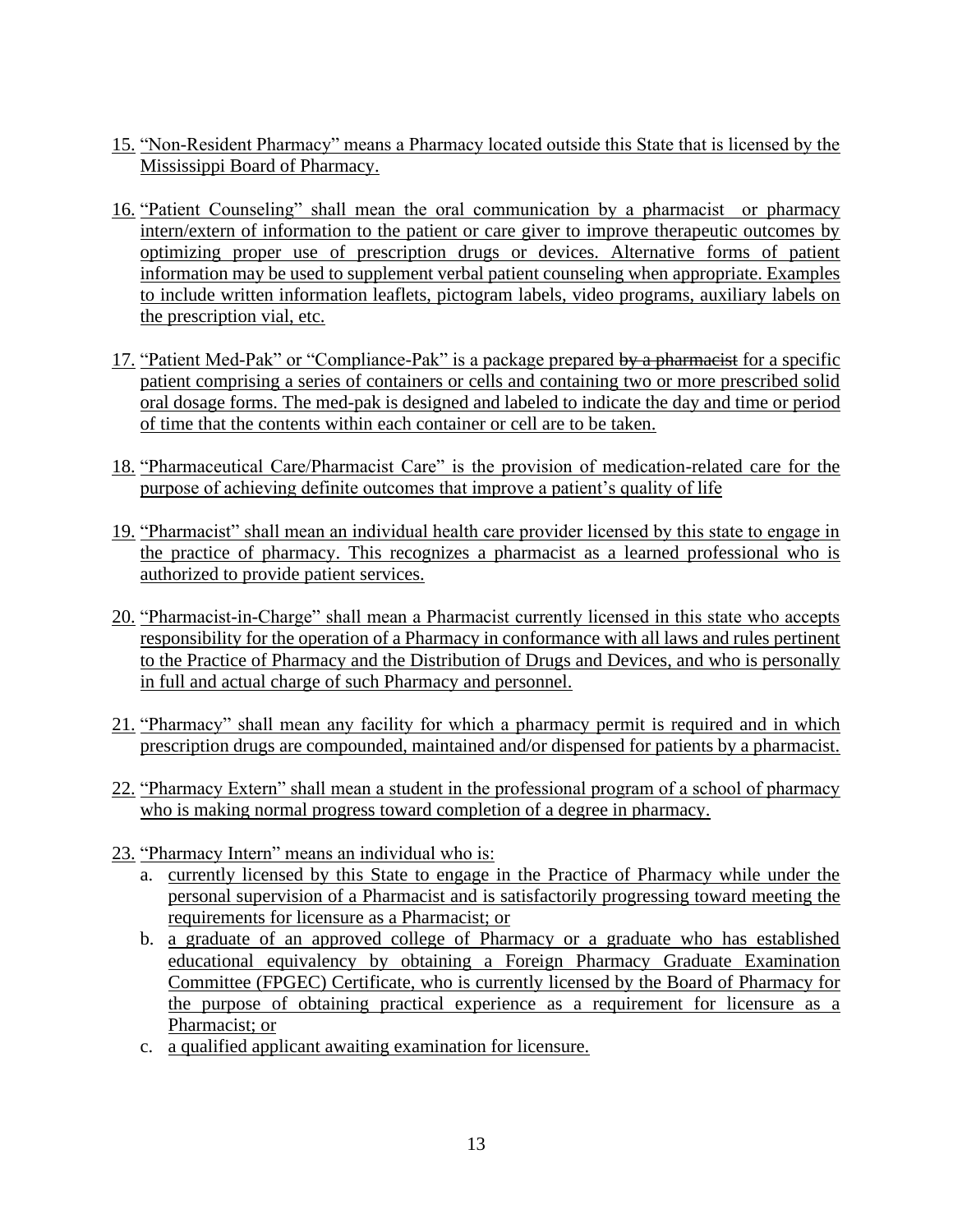- 24. "Pharmacy Technician" shall mean those supportive persons, registered with the Mississippi Board of Pharmacy, utilized in pharmacies whose responsibilities are to provide nonjudgemental technical services concerned with the preparation for dispensing of drugs under the direct supervision and responsibility of a pharmacist.
- 25. "Physician/Patient Relationship" shall mean that a practitioner has obtained a thorough medical history and has conducted an appropriate physical and/or mental examination of a patient prior to the prescribing of any medication.
- 26. "Practice of pharmacy" shall mean a health care service that includes, but is not limited to, the compounding, dispensing, and labeling of drugs or devices; proper and safe storage of drugs and devices; interpreting and evaluating prescriptions; administering and distributing drugs and devices per order or protocol; maintaining prescription drug records; advising and consulting concerning therapeutic values, content, hazards and uses of drugs and devices; initiating or modifying of drug therapy in accordance with written guidelines or protocols previously established; selecting drugs; participating in drug utilization reviews; storing prescription drugs and devices; ordering lab work in accordance with written guidelines or protocols as defined by Section 73-21-73, paragraph (nn), Mississippi Code of 1972, Annotated; providing pharmacotherapeutic consultations; supervising supportive personnel and such other acts, services, operations or transactions necessary or incidental to the conduct of the foregoing.
- 27. "Practitioner" or "Prescriber" shall mean a physician, dentist, veterinarian, or other health care provider authorized by law to diagnose and have prescriptive authority.
- 28. "Prepackaging" shall mean the act of placing small pre-filled or pre-counted quantities of nonsterile drug products in containers suitable for dispensing or administering in anticipation of prescriptions or orders from the facility in which the prepackaging occurred.
- 29. "Prescription" shall mean a written, verbal or electronically transmitted and authenticated order issued by a practitioner for a drug or device to be dispensed for a patient by a pharmacist. An electronically transmitted order for a prescription drug or controlled substance is considered to be a written order. Fascimile prescriptions for non CII medications are allowed but require an original physical signature.
- 30. "Prescription Drug" or "Legend Drug" shall mean a drug which is required under federal law to be labeled with either of the following statements prior to being dispensed or delivered:
	- a. "Rx Only" or
	- b. "Caution: Federal law restricts this drug to use by or on the order of a licensed veterinarian";

or a drug which is required by an applicable federal or state law or regulation to be dispensed on prescription only or is restricted to use by practitioners only.

31. "Prescription Monitoring Program (PMP)" means a program established for the purpose of monitoring the dispensing and appropriate use of certain controlled substances and specified drugs within the state.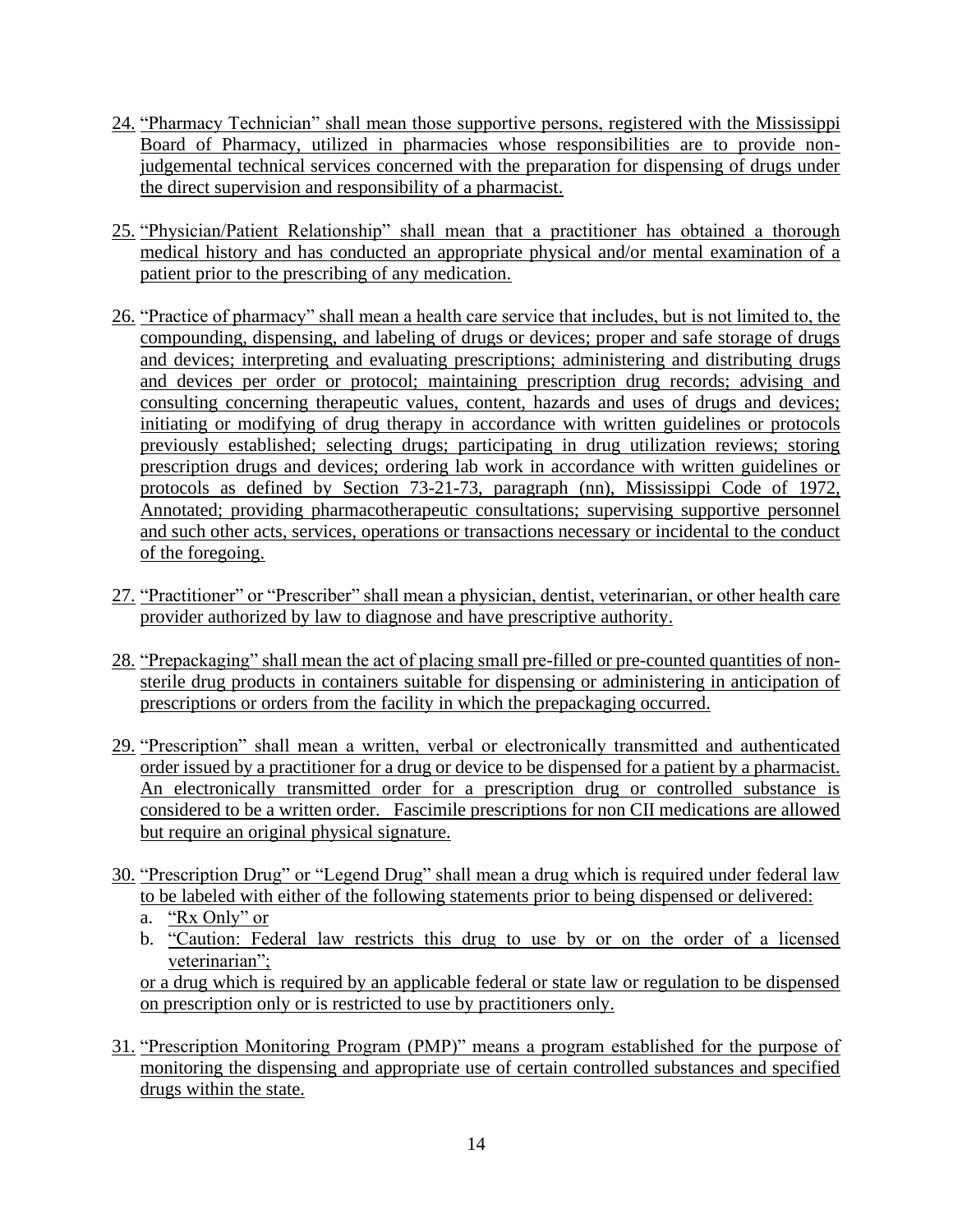- 32. "Prospective Drug Review" shall mean the monitoring by a pharmacist, for therapeutic appropriateness, over-utilization and under-utilization, appropriate use of generic products, therapeutic duplications, drug-disease contraindications, drug-drug interaction(s), incorrect dosage or duration of drug treatment, and clinical abuse/misuse by a pharmacist prior to the drug being dispensed.
- 33. "Quarantine" shall mean the act of isolating prescription drugs or devices for the purpose of preventing dispensing or introduction into or intermingling with other prescription drug stock or devices at a permitted location.
- 34. "Registrant" shall mean a pharmacy or other entity which is registered with the Mississippi Board of Pharmacy to buy, sell, destroy or maintain controlled substances in compliance with DEA requirements.
- 35. "Repackager" means a person registered by the Federal Food and Drug Administration as a repackager who removes a prescription drug product from its marketed container and places it into another relabeled container, usually of smaller size, to be distributed to MS licensed persons other than the consumer.
- 36. "Retrospective Drug Review" shall mean the monitoring for therapeutic appropriateness, overutilization and under-utilization, appropriate use of generic products, therapeutic duplications, drug-disease contraindications, drug-drug interaction(s), incorrect dosage or duration of drug treatment, and clinical abuse/misuse after the drug has been dispensed.
- 37. "Reverse Distributor" shall mean those business operations which are responsible for the Receipt and return or appropriate disposal of un-wanted, un-needed or outdated stocks of controlled and/or non-controlled medications. All involved parties must possess valid MS licensure.
- 38. "Shared Pharmacy Services" shall mean performing only a portion of the medication management process. This may include data entry, prior authorizations, reviewing therapeutic interventions, or reviewing chart orders. The originating pharmacy must be the filling and dispensing pharmacy. All pharmacies involved must be licensed with and comply with MS Board of Pharmacy regulations including the technician to pharmacist ratio.
- 39. "Telemedicine" shall mean the practice of medicine using electronic communication, information technology or other means between a physician in one location and a patient in another location with or without an intervening health care provider. This definition does not include the practice of medicine through postal or courier services.
- 40. "Valid Prescription" or "Valid Order" shall mean one issued in compliance with applicable rules and regulations of the regulatory authority by an individual licensed or authorized to prescribe a product to be used by a named and identifiable individual for a bona fide medical purpose. To be valid in Mississippi, a prescription written in another state must be written so as to comply with the requirements of the regulatory authority of that state and with the